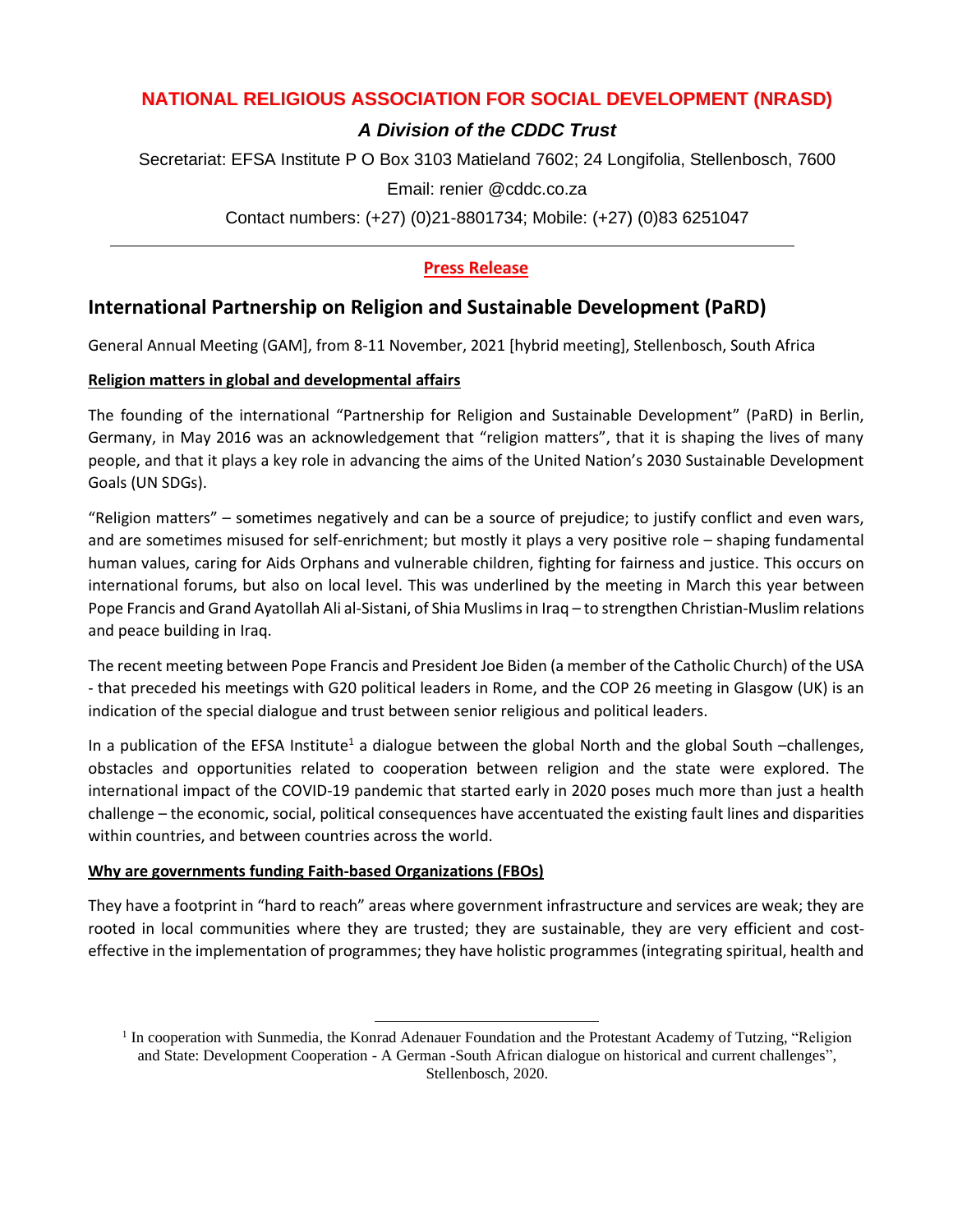social needs) with an impressive rating from international development agencies (i.e. Global Fund) globally and in South Africa.

### **Why in South Africa?**

It is the first time that this global meeting will take place in the Global South since its foundation in Berlin, 2006; This year's meeting will have a special focus on the challenges and programmes effecting Africa.

The South African non-profit "Cape Development and Dialogue Centre Trust" (CDDC Trust) under the leadership of Bishop Dr Sithembele Sipuka, President of the Southern African Catholic Bishops' Conference (SACBC)] and its subsidiary, the "National Religious Association for Social Development" (NRASD) supported the founding of PaRD and is co-hosting the meeting in Stellenbosch.

#### **What is unique about PaRD?**

Its members include *governments* of G7 countries like Germany, USA, Denmark, United Kingdom, Canada - and their development agencies - who are the largest contributors to international aid programmes [(health programmes – including contributions to the Global Fund for HIV/AIDS TB and Malaria); emergency food programmes; emergency refugee programmes in conflict areas; educational programmes (especially Early Childhood Development); and ecological programmes (to save energy and water). The African Union is also a formal member of PaRD. Several UN Agencies play and advisory role to the work of PaRD

It also includes some of the largest, global *Faith Based Organizations (FBOs) and Non-Governmental Organizations (NGOs*) that implement emergency, relief and development programmes. The full list of members (and their location) can be seen on the PaRD website [**<https://www.partner-religion-development.org/>**] – and it includes global networks such as the following:

- The World Council of Churches (WCC): it brings together churches, denominations and church fellowships in more than 110 countries and territories throughout the world, representing over 500 million Christians.
- the ACT Alliance in Geneva: a global alliance of more than 145 churches and related organisations working together in over 120 countries to create positive and sustainable change in the lives of poor and marginalized people.
- Islamic Relief Worldwide (IRW): an independent humanitarian and development organisation, with an active presence in over 40 countries across the globe, with an active presence in over 40 countries across the globe.
- The Global Interfaith WASH Alliance (GIWA): it is world's first initiative that is engaging the planet's many faiths as allies in efforts to create a world where every human being has access to safe drinking water, improved sanitation and proper hygiene.
- The King Abdullah Bin Abdulaziz International Centre for Interreligious and Intercultural Dialogue (KAICIID): it is an intergovernmental organisation whose mandate is to promote the use of dialogue globally to prevent and resolve conflict as well as to enhance understanding and cooperation.
- The Global Fund: it is a UN partnership organisation designed to accelerate the end of AIDS, tuberculosis and malaria as epidemics – one of the largest supporters of South Africa's health programmes.

It also includes the **World Bank** – as a vital source of financial and technical assistance to developing countries around the world – to reduce poverty and to promote shared prosperity and greater equity in the developing world. And finally, several *academic and research institutions of universities* are also members of PaRD.